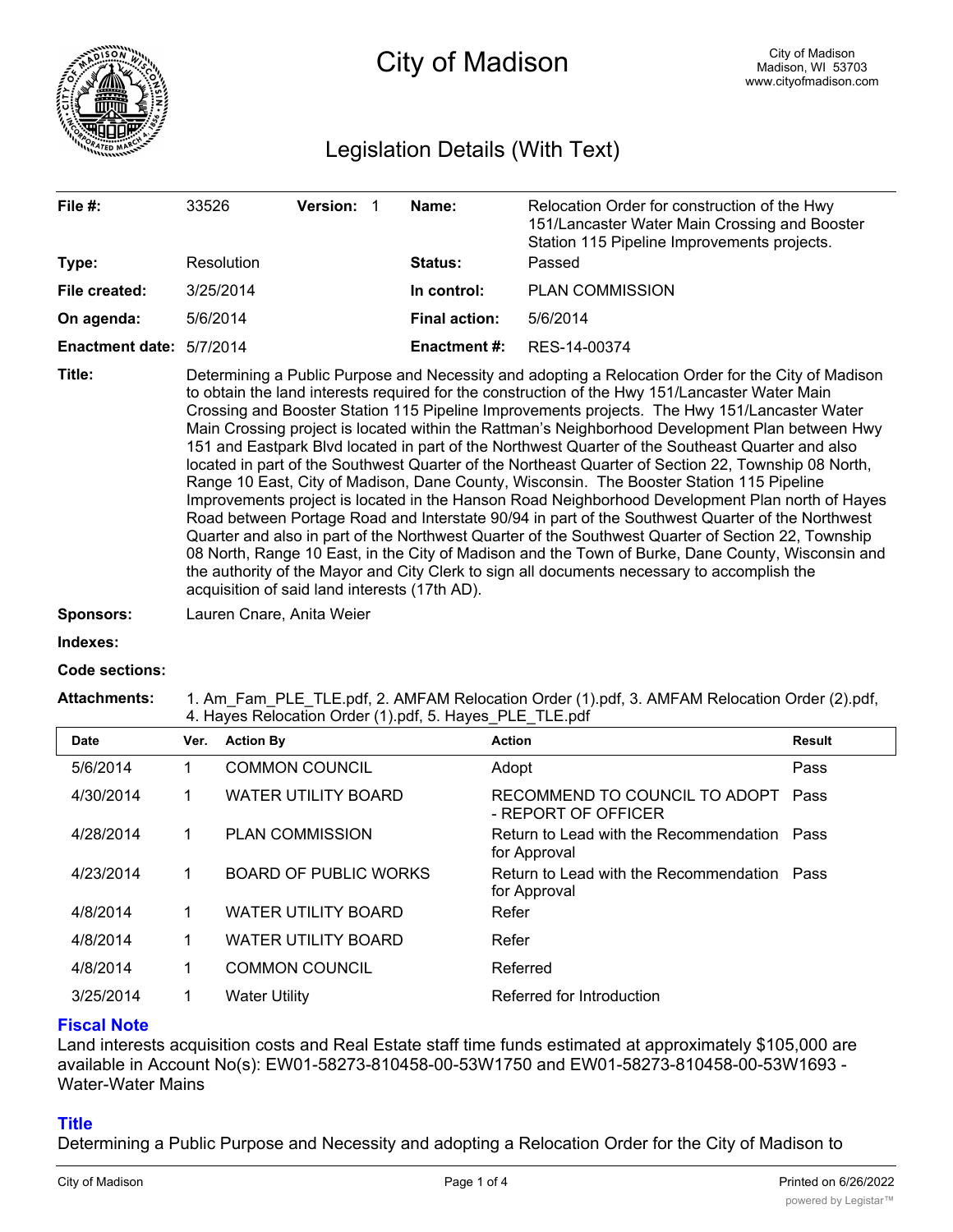obtain the land interests required for the construction of the Hwy 151/Lancaster Water Main Crossing and Booster Station 115 Pipeline Improvements projects. The Hwy 151/Lancaster Water Main Crossing project is located within the Rattman's Neighborhood Development Plan between Hwy 151 and Eastpark Blvd located in part of the Northwest Quarter of the Southeast Quarter and also located in part of the Southwest Quarter of the Northeast Quarter of Section 22, Township 08 North, Range 10 East, City of Madison, Dane County, Wisconsin. The Booster Station 115 Pipeline Improvements project is located in the Hanson Road Neighborhood Development Plan north of Hayes Road between Portage Road and Interstate 90/94 in part of the Southwest Quarter of the Northwest Quarter and also in part of the Northwest Quarter of the Southwest Quarter of Section 22, Township 08 North, Range 10 East, in the City of Madison and the Town of Burke, Dane County, Wisconsin and the authority of the Mayor and City Clerk to sign all documents necessary to accomplish the acquisition of said land interests  $(17<sup>th</sup> AD)$ .

#### **Body**

WHEREAS, there are known water supply deficiencies in parts of the City of Madison Water Utility's Pressure Zone 3; and

WHEREAS, currently, a single 16-inch public water main supplies water to a large portion of Pressure Zone 3 located north of Highway 151 and east of Interstate 90/94; and

WHEREAS, the single pipeline supply causes this entire area to be especially vulnerable to water outages and service interruptions due to water main breaks; and

WHEREAS, the single pipeline supply limits the ability of the Water Utility to supply water to this areas from multiple sources; and

WHEREAS, the Hwy 151/Lancaster Water Main Crossing and Booster Station 115 Pipeline Improvements projects, along with the planned upgrade of Booster Station 115 have three main objectives, 1) to provide a redundant water supply pipeline across Highway 151 to area of Pressure Zone 3 located north of Highway 151 and east of Interstate 90/94, 2) to provide a redundant water supply pipeline across Interstate 90/94 to area of Pressure Zone 3 located north of Highway 151 and east of Interstate 90/94, and 3) to add the ability to transfer water from Pressure Zones 6 to Pressure Zone 3. The inter-zone transfer can utilize excess capacity in the Unit Well 15 area of Pressure Zone 6 to supplement supply needs in Pressure Zone 3; and

WHEREAS, based on the information listed above, the City of Madison Water Utility has determined a public purpose and need for a Relocation Order for the acquisition of Plat of land interests required for the construction of public water main by the Hwy 151/Lancaster Water Main Crossing and Booster Station 115 Pipeline Improvements projects; and

WHEREAS, the City of Madison Engineering Division and Madison Water Utility have created City Project No. 53W1750 - 151/Lancaster Water Main Crossing for the transmission water main project across Highway 151 at Lancaster Drive and Project No. 53W1693 - Booster Station 115 Pipeline Improvements project for the transmission water main project along and north of Hayes Road; and

WHEREAS, the City of Madison will administer the acquisition of required land interests as identified on the various individual map exhibits and descriptions attached hereto representing the Relocation Order for City of Madison Engineering Division City Project No. 53W1750 - 151/Lancaster Water Main Crossing and Project No. 53W1693 - Booster Station 115 Pipeline Improvements project; and

WHEREAS, all required funding for the land interest acquisition is available in Account Numbers EW01-58273-810458-00-53W1750 and EW01-58273-810458-00-53W1693 - Water-Water Mains; and

WHEREAS, the City of Madison Office of Real Estate Services has created the following Project Number to administer the land interest acquisitions: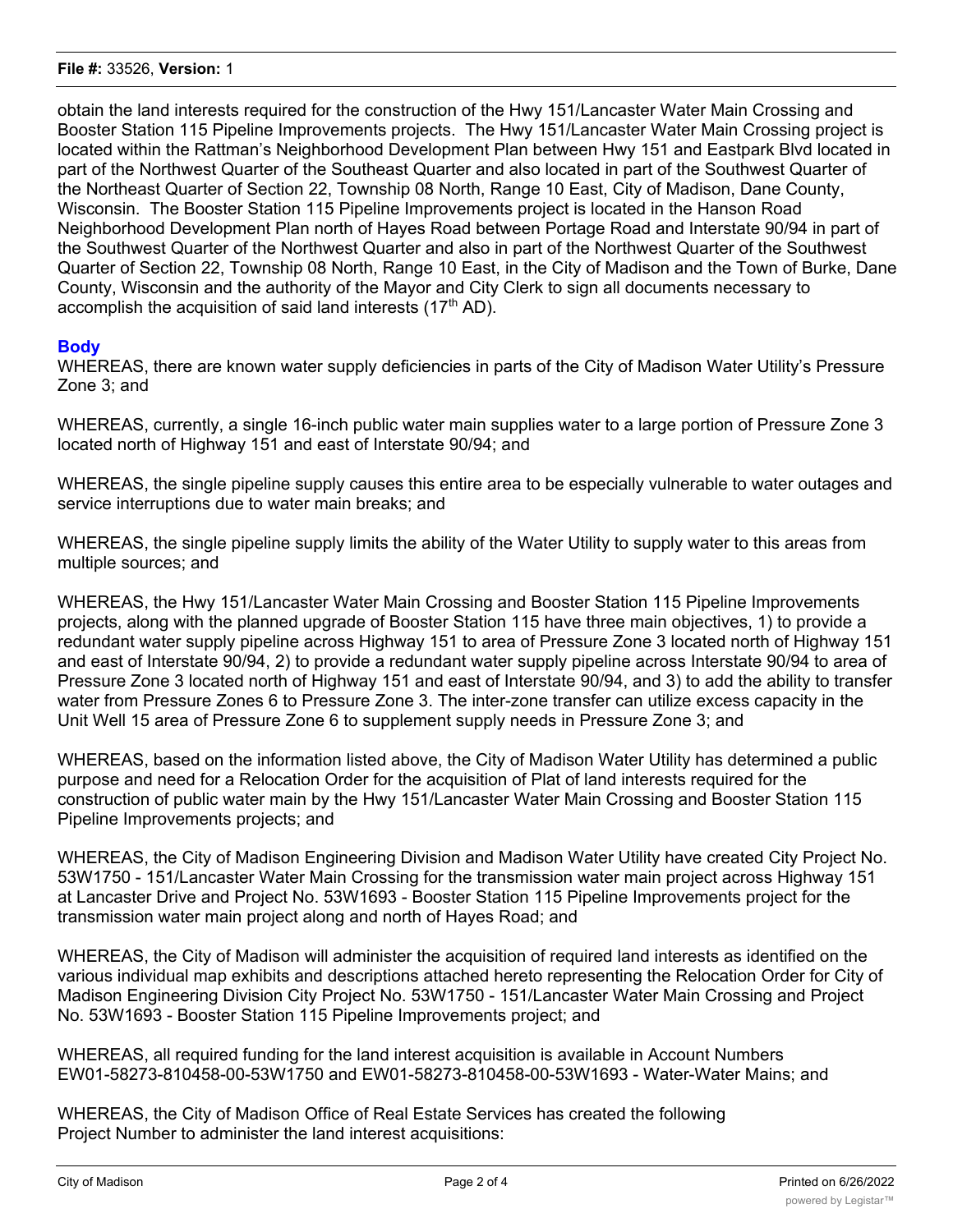#### RE Master Project No. 10356 - Pressure Zone 3 Supply Improvements

WHEREAS, preliminary construction plans indicate the acquisition of land interests are required as shown on the Relocation Order Maps and the Schedules of Land Interests which are attatched hereto and made part of this resolution; and

NOW THEREFORE BE IT RESOLVED:

1. That this Resolution is a Relocation Order in accordance with Section 32.05(1) and 62.22, Wisconsin Statutes for the purpose of the within described public acquisition project and that this acquisition is determined to be necessary in accordance with Section 32.07(2), Wisconsin Statutes, and that the acquisition shall allow for the construction of public improvements related to the Hwy 151/Lancaster Water Main Crossing Project No. 53W1750 and Booster Station 115 Pipeline Improvements Project No. 53W1693;

2. That the City of Madison Office of Real Estate Services of the Economic Development Division and the City Attorney are hereby authorized to proceed by negotiation or condemnation under authority of Section 32 and 62.22 of the Wisconsin Statutes to acquire the real estate interests shown on said Relocation Order, and the Office of Real Estate Services is further authorized to obtain title reports, appraisals, survey information, environmental site assessment reports, and any other essential material or reports as may be necessary to perform due diligence in accomplishing the acquisition;

3. That the City of Madison Office of Real Estate Services of the Economic Development Division staff shall administer the acquisition of all required land interests by Real Estate Master Project No. 10356.

4. That the City of Madison Office of Real Estate Services of the Economic Development Division is hereby authorized to execute the jurisdictional offer, lis pendens, and award of the compensation if condemnation proceedings under Section 32 of the Wisconsin Statutes are necessary;

5. That the Common Council of the City of Madison, does hereby adopt this relocation order to acquire the necessary land interests required for Hwy 151/Lancaster Water Main Crossing Engineering Division Project No. 53W1750 and Booster Station 115 Pipeline Improvements Engineering Division Project No. 53W1693, consisting of the attached Relocation Order Maps in accordance with Section 32.05(1) and 62.22, Wisconsin **Statutes** 

6. That the Mayor and City Clerk are authorized to sign all necessary documents necessary to accomplish the acquisition;

7. That, upon adoption, the City Clerk shall file the attached Relocation Order Maps with the Dane County Clerk in accordance with Section 32 of the Wisconsin Statutes.

### **Class II Public Hearing Notice published with the official Madison newspaper for legal notices and personal notices mailed to the following affected private property owners:**

Ray Yunker and Heather Ridge LLC 6368 Brandywood Trl Sun Prairie, WI 53590 Parcel: 0810-223-0113-9

Duaine Boehm 5422 Portage Rd. Madison, WI, 53704 Parcels: 0810-222-9201-0; 0810-222-9400-3

IA Terrace Drive, LLC PO Box 147, Menomonee Falls, WI 53052